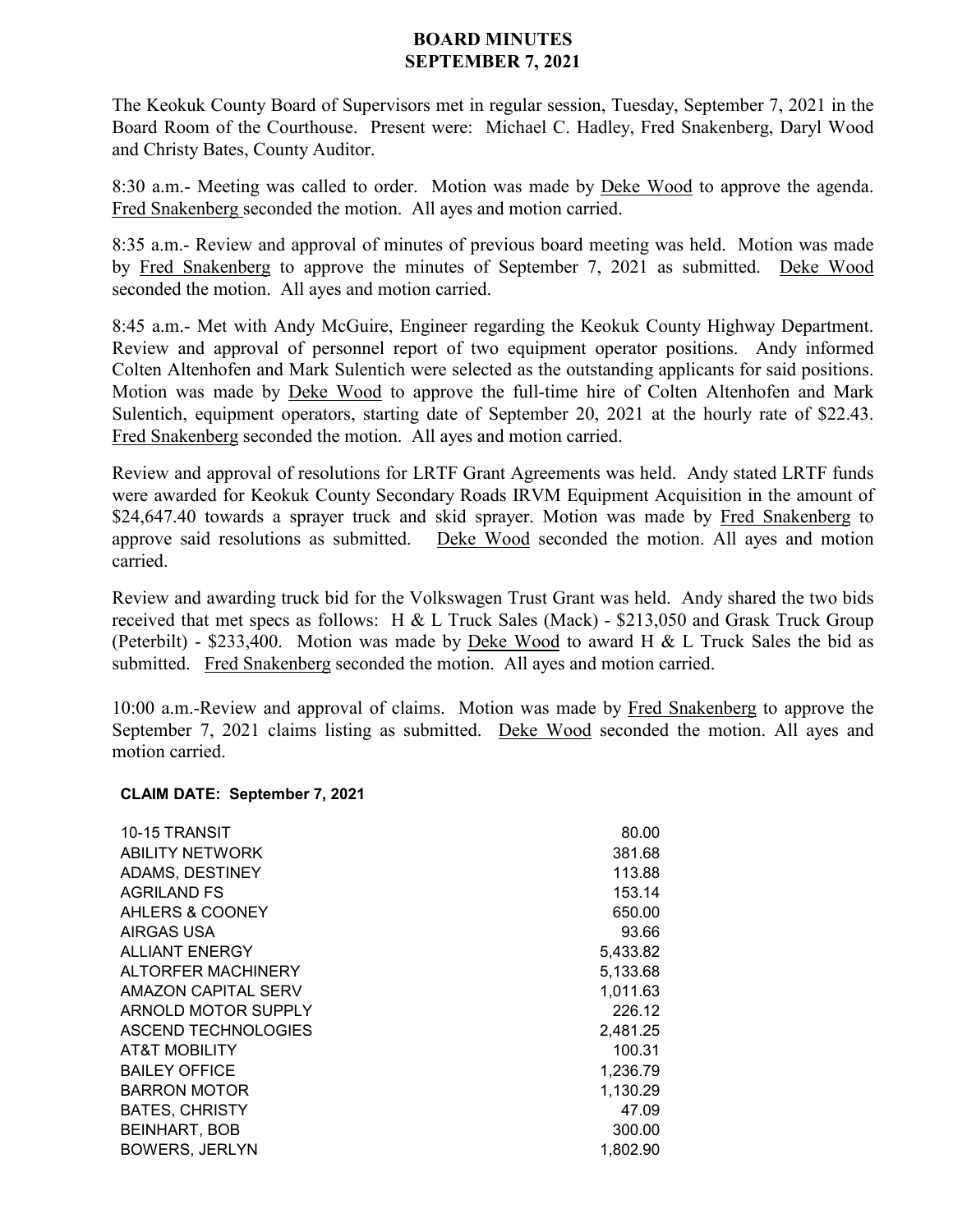BROTHERS MARKET AND STREET AND STREET AND STREET AND STREET AND STREET AND STREET AND STREET AND STREET AND ST BUSINESS FORMS & SYSTEMS 12.90 CALHOUN -BURNS & ASSOC 2,324.90 CCL SUPPLY 549.31 CENTRAL IA DETENTION 500.00 CINTAS CORP 209.18 COBB OIL CO 2,494.98 COX SANITATION & RECY 5,800.00 DIRECTV 88.99 DOUDS STONE 73,214.85 FARMERS COOP 1,815.21 FORCE AMERICA 349.80 GAMMACK, J CHRIS 7.20 GARCIA CARPET 1,270.68 GENTRY, HOYT 184.30 GOLDMAN, DAWN 122.21 GOV'T FORMS & SUPPLIES 31.05 GREENLEYS CORP 2000 1.058.59 H & L MACK TRUCK SALES 386.73 H & M FARM & HOME 649.80 HADLEY, MICHAEL C 362.90 HARRY'S CUSTOM TROPHIES 41.60 HICKENBOTTOM INC 2002 2003 2004 12:00 12:00 453.30 HUFFMAN, HEATHER 190.32 I M W C A 4,792.00 IDEAL READY MIX 684.00 IA CO AUDITOR 150.00 IA SEC OF STATE 30.00 JACK'S CORNER DRUG 52.86 KEOKUK CO HWY DEPT 258.29 KITZMAN, DEREK 195.00 LEE, BRYAN 7.20 MAHASKA CO ENV 3,750.00 MAIL SERVICES 354.80 MARKHAMS FOAM 10,296.00  $MCG$  170.00 MCGUIRE, ANDREW 10.00 MCGUIRE, ANDY W 128.79 MCKESSON MED SURG 286.31 MESSERSCHMITT, LAVADA 138.84 MID -AMERICA PUB CO 216.61 MIDWEST ALARM SERV 375.75  $MMIT$  120.13 MODERN COOP TEL 352.80 NATIONAL ASSOC OF CO (NACo) 187.50 NORTH ENGLISH TELEPHONE 899.38 O HALLORAN INTERNATIONA L 1,083.09 ODEN ENTERPRISES 4,037.70 PALMER, JACQUE 166.40 PITNEY BOWES GLOBAL FIN **SERV** 273.81 POMP'S TIRE SERVICE INC 10,638.15 QUILL CORP 27.18 QUINN, CHERYL 600.00 SADLER POWER TRAIN 705.40 SIACC JUVENILE PROJ **659.68**